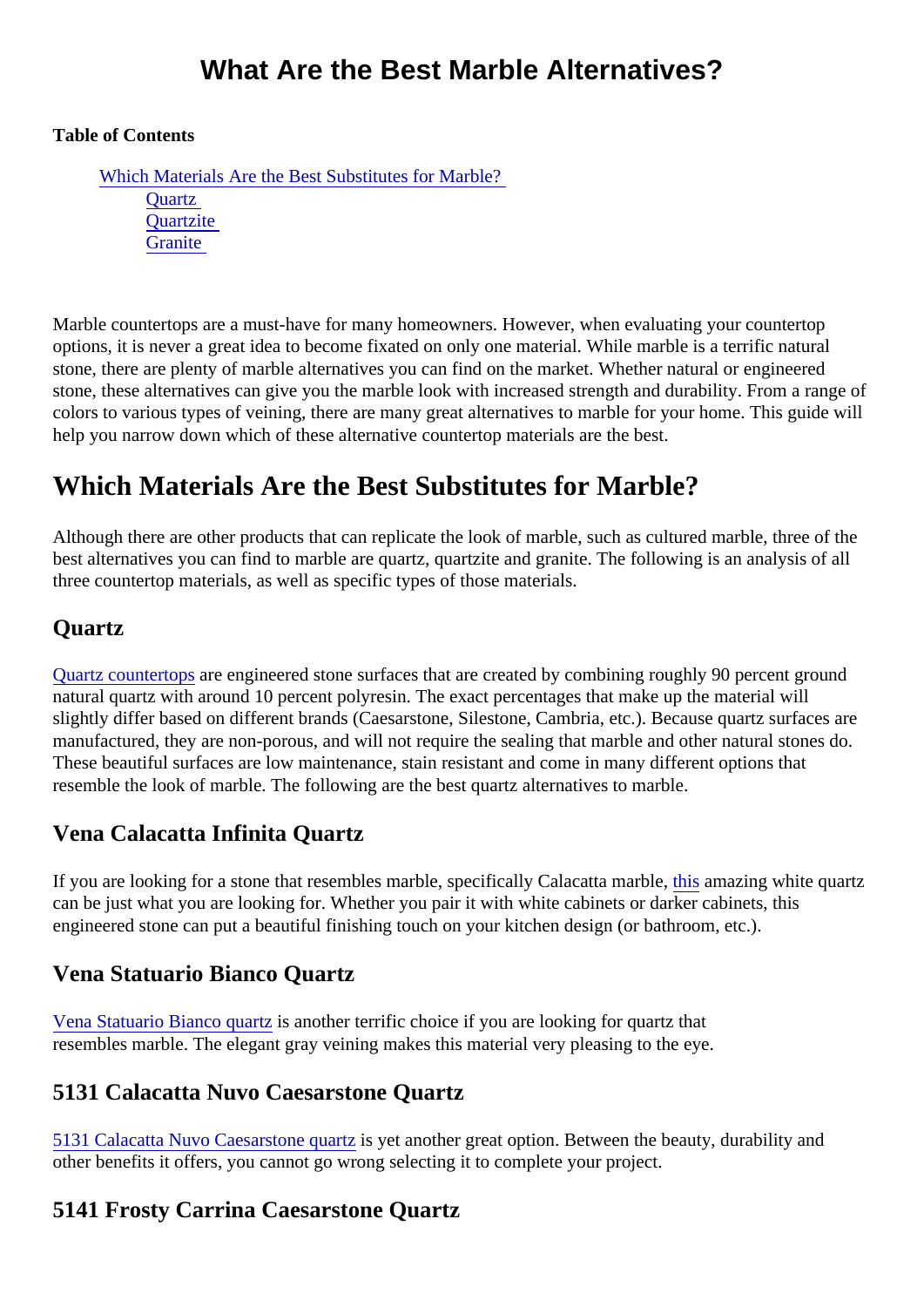<span id="page-1-0"></span>[5141 Frosty Carrina Caesarstone qu](https://marble.com/quartz-countertops/5141-frosty-carrina-casarstone/847)istianexcellent choice for a modern kitchen or bathroom. Gray veins accompany the stone's white background.

#### 5031 Statuario Maximus Caesarstone Quartz

Ifyou are searching for an alternative to mar**5081** Statuario Maximus Caesarstone quisit ally one of the best options you will find.

## 5104 Tuscan Dawn Caesarstone Quartz

Ifyou are looking for a type of quartz that resembles brown marrology dineered store an be exactly what you are looking for.

### 6684 Caldera Caesarstone Quartz

Thedark brown background 6684 Caldera Caesarstone quast perfectly complemented by beige and brown veining.

#### 5380 Emperadoro Caesarstone Quartz

[5380 Emperadoro Caesarstone qu](https://marble.com/quartz-countertops/5380-emperadoro-caesarstone/861)artz dark quartz with gold veining.

### 5100 Vanilla Noir Caesarstone Quartz

Lookingfor a type of quartz that resembles black marble? *If is material* can be the perfect fit for your kitchen or bathroom.

| <b>Best Alternatives to Marble: Quartz</b> |
|--------------------------------------------|
|--------------------------------------------|

| Vena Calacatta Infinita quartz            |  |
|-------------------------------------------|--|
| Vena Statuario Bianco quartz              |  |
| 5131 Calacatta Nuvo Caesarstone quart‡    |  |
| 5141 Frosty Carrina Caesarstone quartz    |  |
| 5031 Statuario Maximus Caesarstone quartz |  |
| 5104 Tuscan Dawn Caesarstone quartz       |  |
| 6684 Caldera Caesarstone quartz           |  |
| 5380 Emperadoro Caesarstone quartz        |  |
| 5100 Vanilla Noir Caesarstone quartz      |  |

## **Quartzite**

For homeowners who enjoy the look of marble but want a natural stone material that is more durable and tough[, quartzite countertop](https://marble.com/quartzite-countertops)are an excellent option. Whether it's a kitchen countertop, bathroom countertop or backsplash, it is one of the best materials you can install in your home. With many types of the stone featuring elegant veining similar to marble, these slabs are often mistaken for marble by many homeowne Quartzite is beautiful, durable and heat resistant, among many other positive qualities. The types of the sto listed below are among the best marble alternatives.

#### White Macaubas Quartzite